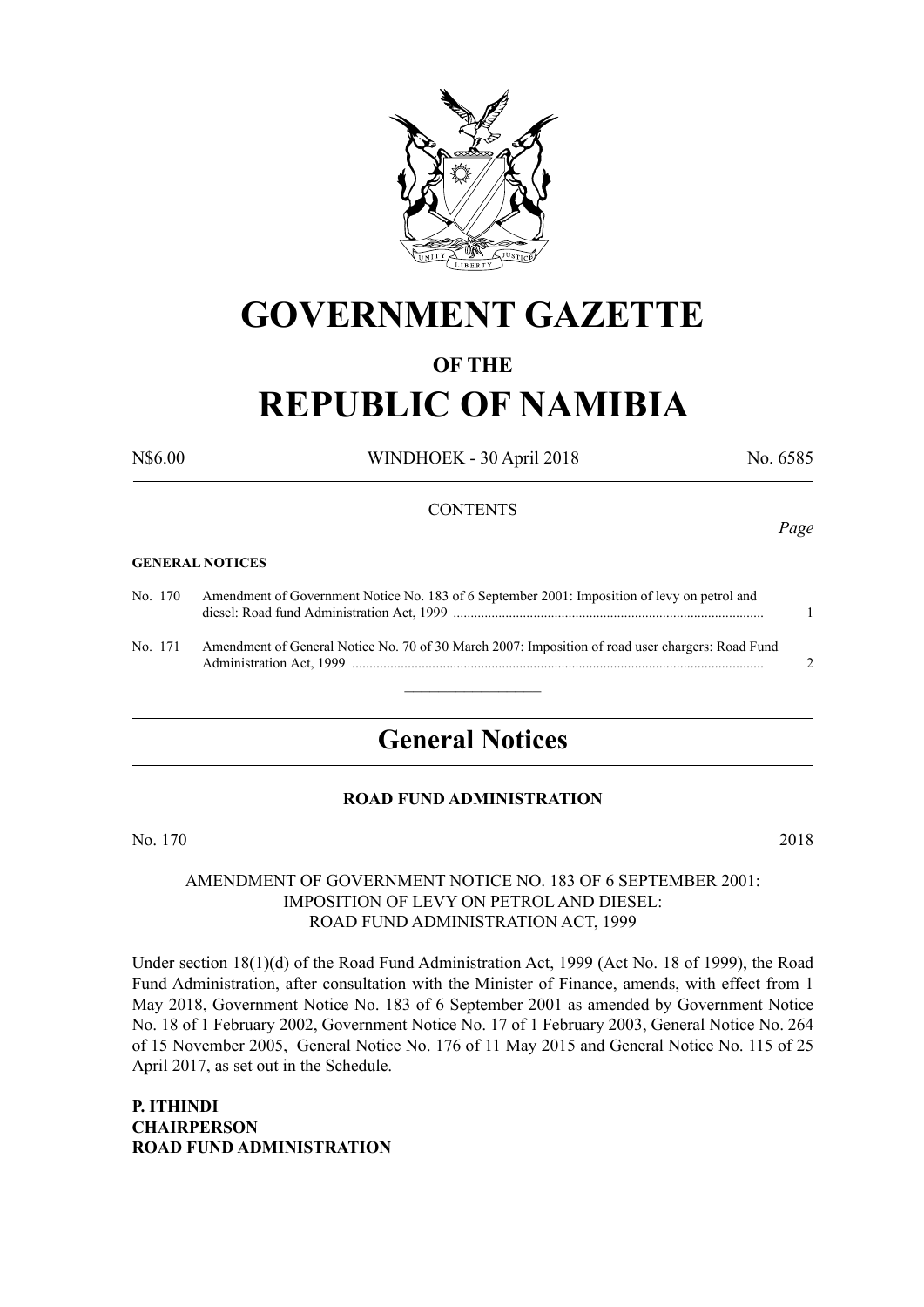#### **SCHEDULE**

The Schedule to Government Notice No. 183 of 6 September 2001 is amended by the substitution for paragraph 2 of the following paragraph:

#### "**Amount of the levy imposed**

- **2.** The amount of the levy imposed -
- (a) on petrol is 130 cents on every litre of petrol sold; and
- (b) on diesel is 130 cents on every litre of diesel sold.".

#### **ROAD FUND ADMINISTRATION**

 $\overline{\phantom{a}}$  , where  $\overline{\phantom{a}}$ 

No. 171 2018

#### AMENDMENT OF GENERAL NOTICE NO. 70 OF 30 MARCH 2007: IMPOSITION OF ROAD USER CHARGES: ROAD FUND ADMINISTRATION ACT, 1999

Under section 18(1)(a), (b) and (c) of the Road Fund Administration Act, 1999 (Act No. 18 of 1999), the Road Fund Administration, after consultation with the Minister of Finance, amends, with effect from 1 May 2018, General Notice No. 70 of 30 March 2007 as amended by General Notice Nos. 29 of 9 March 2009, 68 of 8 March 2010, 61 of 30 March, 117 of 11 May 2015, 168 of 6 June 2016 and 116 of 25 April 2017, as set out in the Schedule.

#### **P. ITHINDI CHAIRPERSON ROAD FUND ADMINISTRATION**

#### **SCHEDULE**

The Schedule to General Notice No. 70 of 30 March 2007 is amended:

(a) by the substitution for Annexure A, relating to Entry fees on every foreign vehicle that temporarily enters Namibia, of the following Annexure:

| <b>Type</b> | <b>Description</b><br>(Petrol and Diesel Driven)                                                                               | <b>Entry fee</b><br>tariff<br>(N <sub>s</sub> ) |  |  |  |
|-------------|--------------------------------------------------------------------------------------------------------------------------------|-------------------------------------------------|--|--|--|
| Type 1      | Motor cycles, motor tricycle and motor quadru-cycle, Caravans and light<br>trailers drawn by type 2 vehicles                   | 188.00                                          |  |  |  |
| Type 2      | Motor cars, S/C and D/C goods vehicles (bakkies), 2x4 and 4x4 goods<br>vehicles (bakkies), minibuses (less than 25 passengers) | 295.00                                          |  |  |  |
| Type 3      | Light goods vehicle/delivery vehicles $(GVM \le 3500 kg)$                                                                      | 617.00                                          |  |  |  |
|             | Heavy vehicles : (single units)                                                                                                |                                                 |  |  |  |
| Type 4      | Bus with 2 axles. (carrying capacity of 25 or more Passengers)                                                                 | 697.00                                          |  |  |  |
| Type 5      | Bus: with 3 axles (carrying capacity of 25 or more Passengers)                                                                 | 885.00                                          |  |  |  |
| Type 6      | Single unit Truck with 2 axles                                                                                                 | 697.00                                          |  |  |  |
| Type 7      | Single unit Truck with 3 axles                                                                                                 | 885.00                                          |  |  |  |

#### **"ANNEXURE A ENTRY FEES IN RELATION TO FOREIGN MOTOR VEHICLES**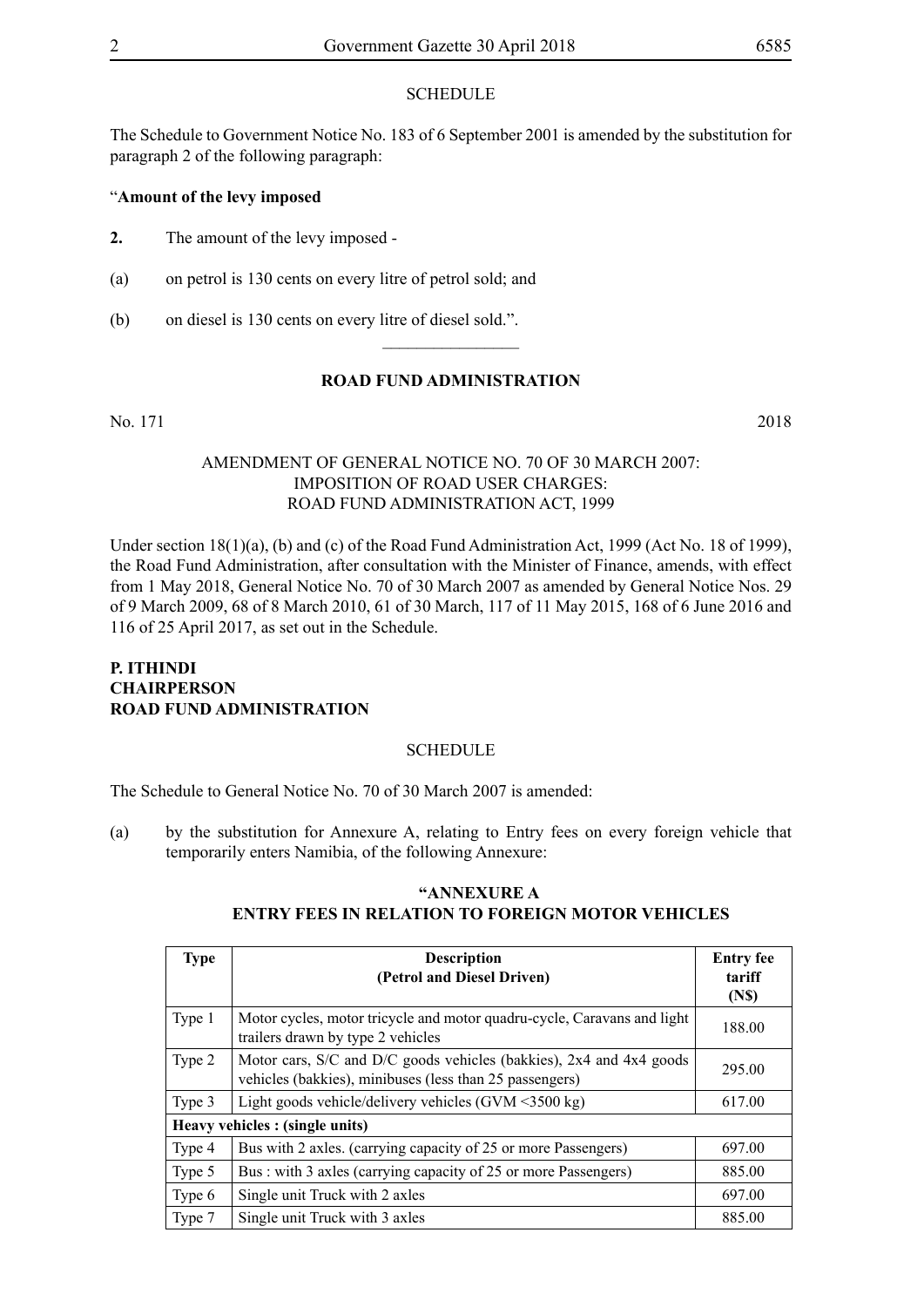|         | Heavy vehicles : (Traction unit as part of a combination vehicle)                            |          |  |  |
|---------|----------------------------------------------------------------------------------------------|----------|--|--|
| Type 8  | Truck tractor with 2 axles                                                                   | 697.00   |  |  |
| Type 9  | Truck tractor with 3 axles                                                                   | 885.00   |  |  |
| Type 10 | Truck tractor with 4 or more axles                                                           | 1 690.00 |  |  |
|         | Heavy trailers as part of a combination vehicle                                              |          |  |  |
| Type 11 | Trailer with 1 axle                                                                          | 456.00   |  |  |
| Type 12 | Trailer with 2 axles                                                                         | 697.00   |  |  |
| Type 13 | Trailer with 3 axles                                                                         | 885.00   |  |  |
| Type 14 | Trailer with 4 axles                                                                         | 1 193.00 |  |  |
| Type 15 | Trailer with 5 or more axles                                                                 | 1448.00  |  |  |
|         | <b>Construction vehicles</b>                                                                 |          |  |  |
| Type 16 | Tyre dozer, grader motor, front-end loaders, excavators, self-propelled<br>vibratory rollers | 2455.00  |  |  |
| Type 17 | Any other vehicle not listed                                                                 | 469.00   |  |  |
|         | 416.00<br>Regular user permit                                                                |          |  |  |
|         |                                                                                              | "<br>٠,  |  |  |

*Note: The entry fee tariff for a combination vehicle is determined by the sum of the entry fee tariffs for each unit in the combination vehicle.* 

*The entry tariff is not applicable to Namibian registered units, which form part of the combination vehicle.*";

(b) by the substitution for Annexure B, relating to Registration and License Fees in respect of motor vehicles registered in Namibia, of the following Annexure:

|     | $\mathbf{A}$<br>Type of vehicle              | B<br>Tare of vehicle in<br>kilograms |                |       | $\mathbf C$<br><b>Annual Licence Fee</b><br>(N <sub>s</sub> ) |
|-----|----------------------------------------------|--------------------------------------|----------------|-------|---------------------------------------------------------------|
| 1.  | <b>MOTOR VEHICLE LICENCE FEES</b>            |                                      |                |       |                                                               |
| (a) | Motorcycles, tricycles and quadra-<br>cycles |                                      | All            |       | 300.00                                                        |
| (b) | Motor cars and other self-                   | $\boldsymbol{0}$                     |                | 750   | 444.00                                                        |
|     | propelled vehicles                           | 751                                  |                | 1000  | 624.00                                                        |
|     |                                              | 1001                                 | $\blacksquare$ | 1250  | 684.00                                                        |
|     |                                              | 1251                                 |                | 1500  | 720.00                                                        |
|     |                                              | 1501                                 |                | 2000  | 840.00                                                        |
|     |                                              | 2001                                 |                | 3000  | 1,380.00                                                      |
|     |                                              | 3001                                 |                | 4000  | 2,652.00                                                      |
|     |                                              | 4001                                 |                | 5000  | 4,044.00                                                      |
|     |                                              | 5001                                 |                | 6000  | 9,756.00                                                      |
|     |                                              | 6001                                 |                | 7000  | 13,644.00                                                     |
|     |                                              | 7001                                 |                | 8000  | 17,400.00                                                     |
|     |                                              | 8001                                 | $\blacksquare$ | 9000  | 22,236.00                                                     |
|     |                                              | 9001                                 |                | 10000 | 27,444.00                                                     |
|     |                                              | 10001                                |                | 11000 | 33,408.00                                                     |
|     |                                              | 11001                                | $\blacksquare$ | 12000 | 40,284.00                                                     |
|     |                                              | 12001                                | $\overline{a}$ | 12500 | 46,896.00                                                     |
|     |                                              | 12501                                | $\overline{a}$ | 13000 | 49,728.00                                                     |

#### **"ANNEXURE B RATES OF MOTOR VEHICLE REGISTRATION AND LICENCE FEES**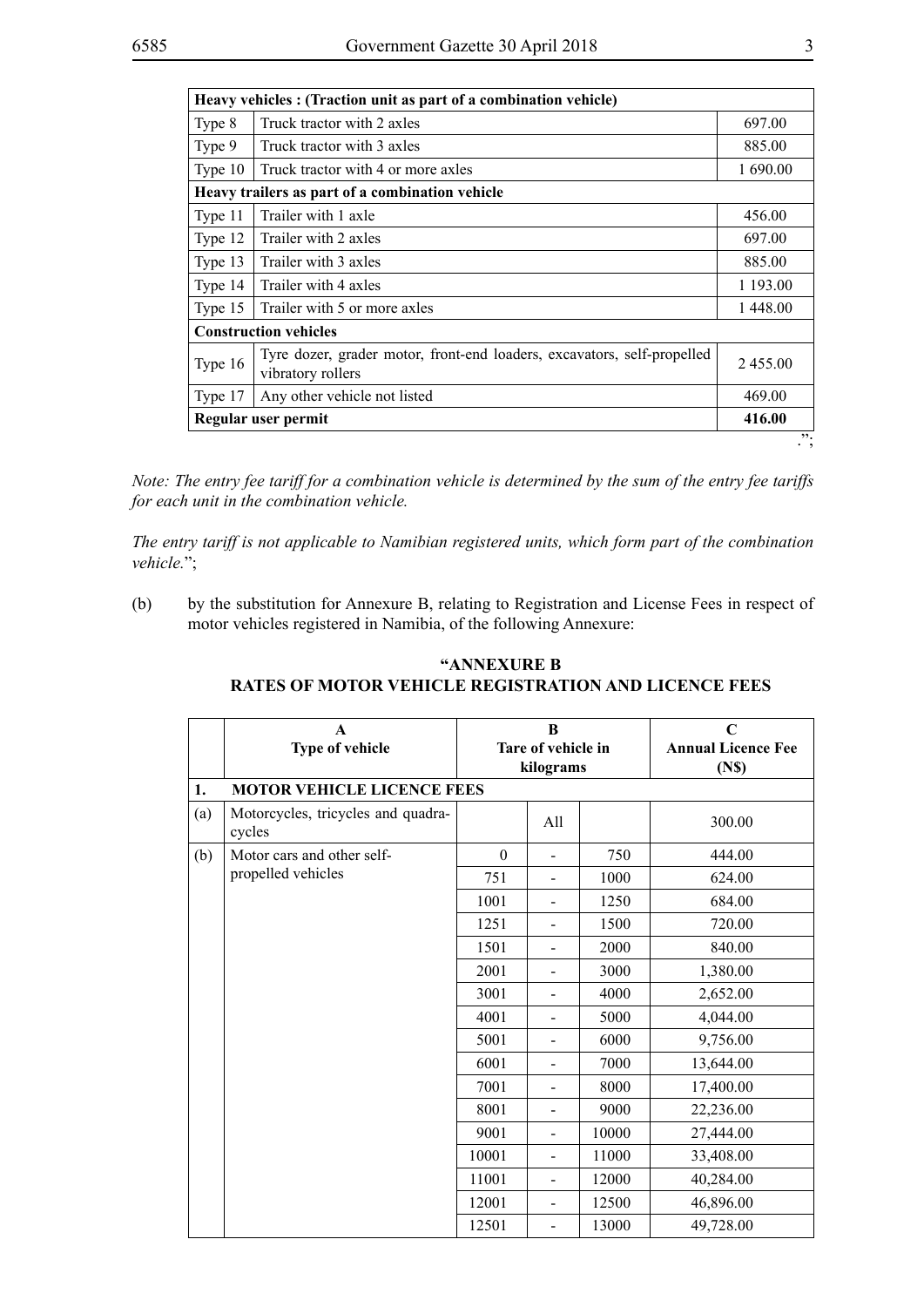|     | $\mathbf A$<br>Type of vehicle                      |                  | B<br>Tare of vehicle in      |       | $\mathbf C$<br><b>Annual Licence Fee</b> |  |  |
|-----|-----------------------------------------------------|------------------|------------------------------|-------|------------------------------------------|--|--|
|     |                                                     |                  | kilograms                    |       | (N <sub>s</sub> )                        |  |  |
| 1.  | <b>MOTOR VEHICLE LICENCE FEES</b>                   |                  |                              |       |                                          |  |  |
|     |                                                     | 13001            | $\overline{\phantom{0}}$     | 13500 | 52,548.00                                |  |  |
|     |                                                     | 13501            | $\blacksquare$               | 14000 | 55,368.00                                |  |  |
|     |                                                     | 14001            | $\qquad \qquad \blacksquare$ | 14500 | 58,188.00                                |  |  |
|     |                                                     | 14501            | $\overline{a}$               | 15000 | 60,900.00                                |  |  |
|     |                                                     | 15001            | $\qquad \qquad \blacksquare$ | 15500 | 63,720.00                                |  |  |
|     |                                                     | 15501            | $\frac{1}{2}$                | 16000 | 66,528.00                                |  |  |
|     |                                                     | 16001            |                              | 16500 | 69,348.00                                |  |  |
|     |                                                     | 16501            | $\overline{a}$               | 17000 | 72,108.00                                |  |  |
|     |                                                     | 17001            | $\overline{a}$               | 17500 | 74,904.00                                |  |  |
|     |                                                     | 17501            | $\qquad \qquad \blacksquare$ | 18000 | 77,712.00                                |  |  |
|     |                                                     | 18001            |                              | 18500 | 80,508.00                                |  |  |
|     |                                                     | 18501            | $\overline{a}$               | 19000 | 83,364.00                                |  |  |
|     |                                                     | 19001            | $\overline{a}$               | 19500 | 86,148.00                                |  |  |
|     |                                                     | 19501            | $\overline{a}$               | 20000 | 88,932.00                                |  |  |
|     |                                                     | 20000            | and                          | above | Increases by 2,808.00<br>for every 500kg |  |  |
| (c) | Trailers and semi-trailers<br>(other than caravans) | $\boldsymbol{0}$ |                              | 1000  | 264.00                                   |  |  |
|     |                                                     | 1001             | $\overline{a}$               | 2000  | 696.00                                   |  |  |
|     |                                                     | 2001             | $\qquad \qquad \blacksquare$ | 3000  | 1,236.00                                 |  |  |
|     |                                                     | 3001             |                              | 4000  | 5,472.00                                 |  |  |
|     |                                                     | 4001             | $\qquad \qquad -$            | 5000  | 6,048.00                                 |  |  |
|     |                                                     | 5001             |                              | 6000  | 10,968.00                                |  |  |
|     |                                                     | 6001             | $\qquad \qquad \blacksquare$ | 7000  | 13,608.00                                |  |  |
|     |                                                     | 7001             | $\overline{\phantom{0}}$     | 8000  | 15,600.00                                |  |  |
|     |                                                     | 8001             | $\overline{\phantom{0}}$     | 9000  | 22,284.00                                |  |  |
|     |                                                     | 9001             | $\overline{a}$               | 10000 | 25,080.00                                |  |  |
|     |                                                     | 10001            | $\qquad \qquad \blacksquare$ | 11000 | 28,872.00                                |  |  |
|     |                                                     | 11001            |                              | 12000 | 32,784.00                                |  |  |
|     |                                                     | 12001            | $\qquad \qquad \blacksquare$ | 12500 | 35,052.00                                |  |  |
|     |                                                     | 12501            | $\blacksquare$               | 13000 | 37,188.00                                |  |  |
|     |                                                     | 13001            | $\overline{\phantom{0}}$     | 13500 | 39,672.00                                |  |  |
|     |                                                     | 13501            |                              | 14000 | 41,940.00                                |  |  |
|     |                                                     | 14001            | $\overline{\phantom{0}}$     | 14500 | 44,220.00                                |  |  |
|     |                                                     | 14501            |                              | 15000 | 46,524.00                                |  |  |
|     |                                                     | 15001            |                              | 15500 | 48,816.00                                |  |  |
|     |                                                     | 15501            | $\qquad \qquad \blacksquare$ | 16000 | 51,084.00                                |  |  |
|     |                                                     | 16001            | $\qquad \qquad \blacksquare$ | 16500 | 53,436.00                                |  |  |
|     |                                                     | 16501            | $\qquad \qquad \blacksquare$ | 17000 | 55,704.00                                |  |  |
|     |                                                     | 17001            | $\qquad \qquad \blacksquare$ | 17500 | 58,032.00                                |  |  |
|     |                                                     | 17501            | $\qquad \qquad \blacksquare$ | 18000 | 60,216.00                                |  |  |
|     |                                                     | 18001            | $\overline{\phantom{0}}$     | 18500 | 62,556.00                                |  |  |
|     |                                                     | 18501            | $\blacksquare$               | 19000 | 64,860.00                                |  |  |
|     |                                                     | 19001            |                              | 19500 | 67,104.00                                |  |  |
|     |                                                     | 19501            | $\blacksquare$               | 20000 | 69,444.00                                |  |  |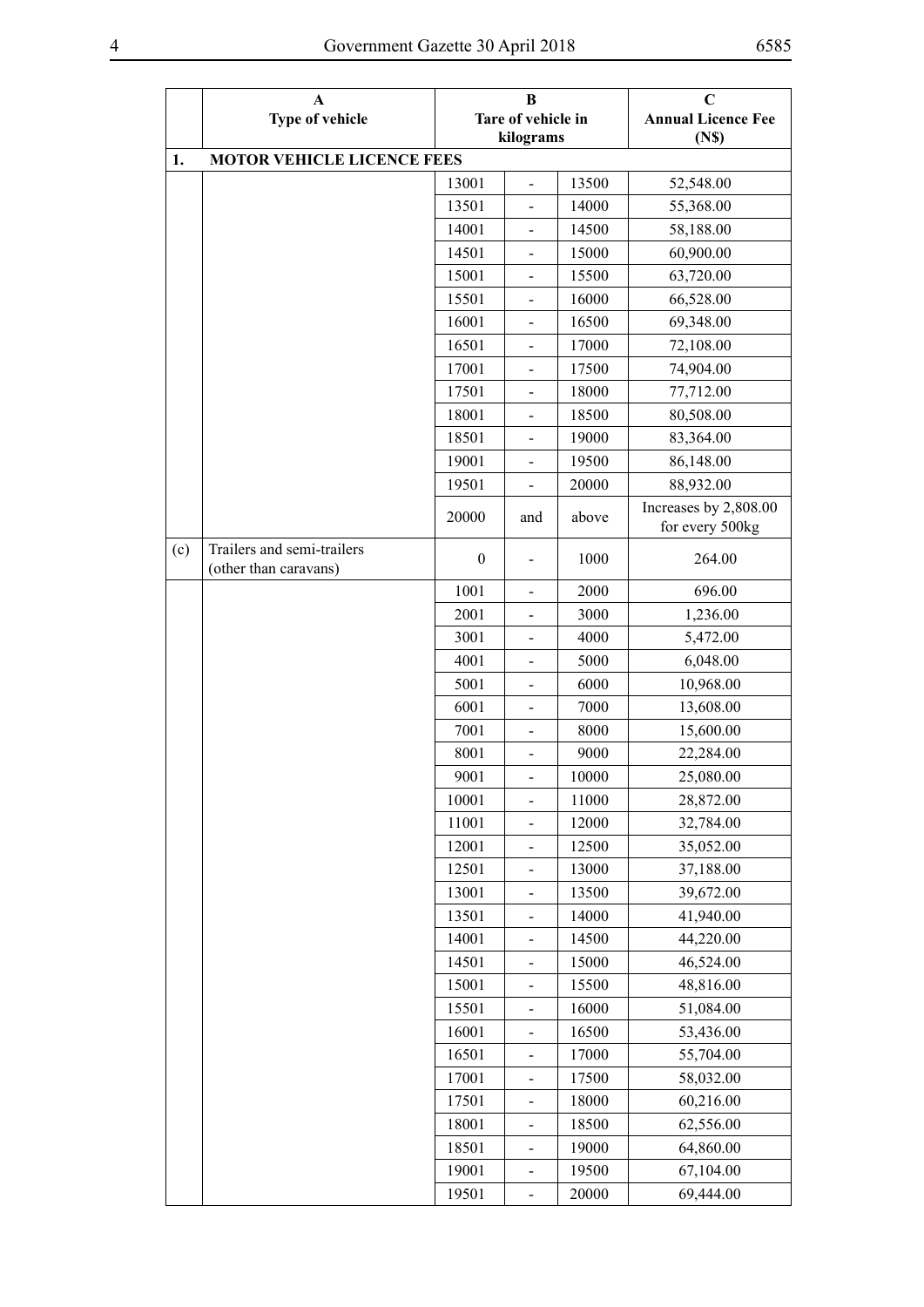|     | A<br>Type of vehicle                                                                                                                                               | B<br>Tare of vehicle in<br>kilograms |          |       | <b>Annual Licence Fee</b><br>(N <sub>s</sub> ) |  |  |
|-----|--------------------------------------------------------------------------------------------------------------------------------------------------------------------|--------------------------------------|----------|-------|------------------------------------------------|--|--|
| 1.  | <b>MOTOR VEHICLE LICENCE FEES</b>                                                                                                                                  |                                      |          |       |                                                |  |  |
|     |                                                                                                                                                                    | 20000                                | and      | above | Increases by 2,220.00<br>for every 500kg       |  |  |
| (d) | Caravans (other than self-propelled<br>caravans)                                                                                                                   |                                      | All      |       | 372.00                                         |  |  |
| 2.  | <b>MOTOR VEHICLE REGISTRATION FEES</b>                                                                                                                             |                                      |          |       |                                                |  |  |
| (a) | For any class of motor vehicle                                                                                                                                     |                                      |          |       | 192.00                                         |  |  |
| (b) | Temporary Permit                                                                                                                                                   |                                      | 192.00   |       |                                                |  |  |
| (c) | Special Permit                                                                                                                                                     |                                      | 132.00   |       |                                                |  |  |
| (d) | Duplicate document or token                                                                                                                                        |                                      | 132.00   |       |                                                |  |  |
| (e) | <b>Motor Trade Numbers</b>                                                                                                                                         |                                      |          |       |                                                |  |  |
|     | application in respect of each motor trade number<br>(i)                                                                                                           |                                      | 120.00   |       |                                                |  |  |
|     | licensing of motor trade number in respect of any class of motor ve-<br>hicle by a motor dealer, manufacturer, builder, importer or deposit<br>making institutions |                                      | 4,008.00 |       |                                                |  |  |
|     | "<br>.,                                                                                                                                                            |                                      |          |       |                                                |  |  |

(c) by the substitution for Annexure C, relating to Travelling Distance Charges, of the following Annexure:

| "ANNEXURE C                        |
|------------------------------------|
| <b>TRAVELLING DISTANCE CHARGES</b> |

| Charge<br>Level | <b>Vehicle</b><br><b>Type</b> | <b>Vehicle</b><br><b>Description</b>                               | Not equipped to<br>draw                                                                                              | <b>Equipped to draw</b>                                                     | <b>TDC</b><br>N\$ per<br>100km |
|-----------------|-------------------------------|--------------------------------------------------------------------|----------------------------------------------------------------------------------------------------------------------|-----------------------------------------------------------------------------|--------------------------------|
| $\theta$        | Motor-<br>cycles              | Motorcycle; motor tri-<br>cycle; motor quadrucy-<br>cle            | n.a.                                                                                                                 | n.a.                                                                        | 0.00                           |
| $\theta$        | Motor<br>car                  | Passenger cars; station<br>wagons; kombi and<br>micro-busses       | Designed<br>for<br>more than 9 persons,<br>including the driver                                                      | not Designed<br>for<br>not<br>more than 9 persons,<br>including the driver  | 0.00                           |
| $\theta$        | Mini-<br><b>bus</b>           | Minibus, designed<br>for 10 to 16 persons,<br>including the driver | V value:<br>3 500 kg                                                                                                 | D value:<br>Less than or equal to Less than or equal to $0.00$<br>3 500 kg  |                                |
| $\theta$        | Goods<br>vehicle              | Light delivery vehicles<br>(single and double<br>cabs)             | V value:<br>3 500 kg                                                                                                 | D value:<br>Less than or equal to Less than or equal to $0.00$<br>3 500 kg  |                                |
| $\theta$        | Goods<br>vehicle              | Light delivery trucks                                              | V value:<br>3 500 kg                                                                                                 | D value:<br>Less than or equal to Less than or equal to $ 0.00$<br>3 500 kg |                                |
| 1               | <b>Bus</b>                    | Minibus, designed<br>for 17 to 35 persons,<br>including the driver | V value:<br>More than $3\,500 \, \text{kg}$ More than $3\,500 \, \text{kg}$<br>and less than or equal<br>to 7 000 kg | D value:<br>and less than or equal<br>to 7 000 kg                           | 6.70                           |
| 1               | Goods<br>vehicle              | Truck                                                              | V value:<br>More than $3\,500 \, \text{kg}$ More than $3\,500 \, \text{kg}$<br>and less than or equal<br>to 7 000 kg | D value:<br>and less than or equal<br>to 7 000 kg                           | 6.70                           |